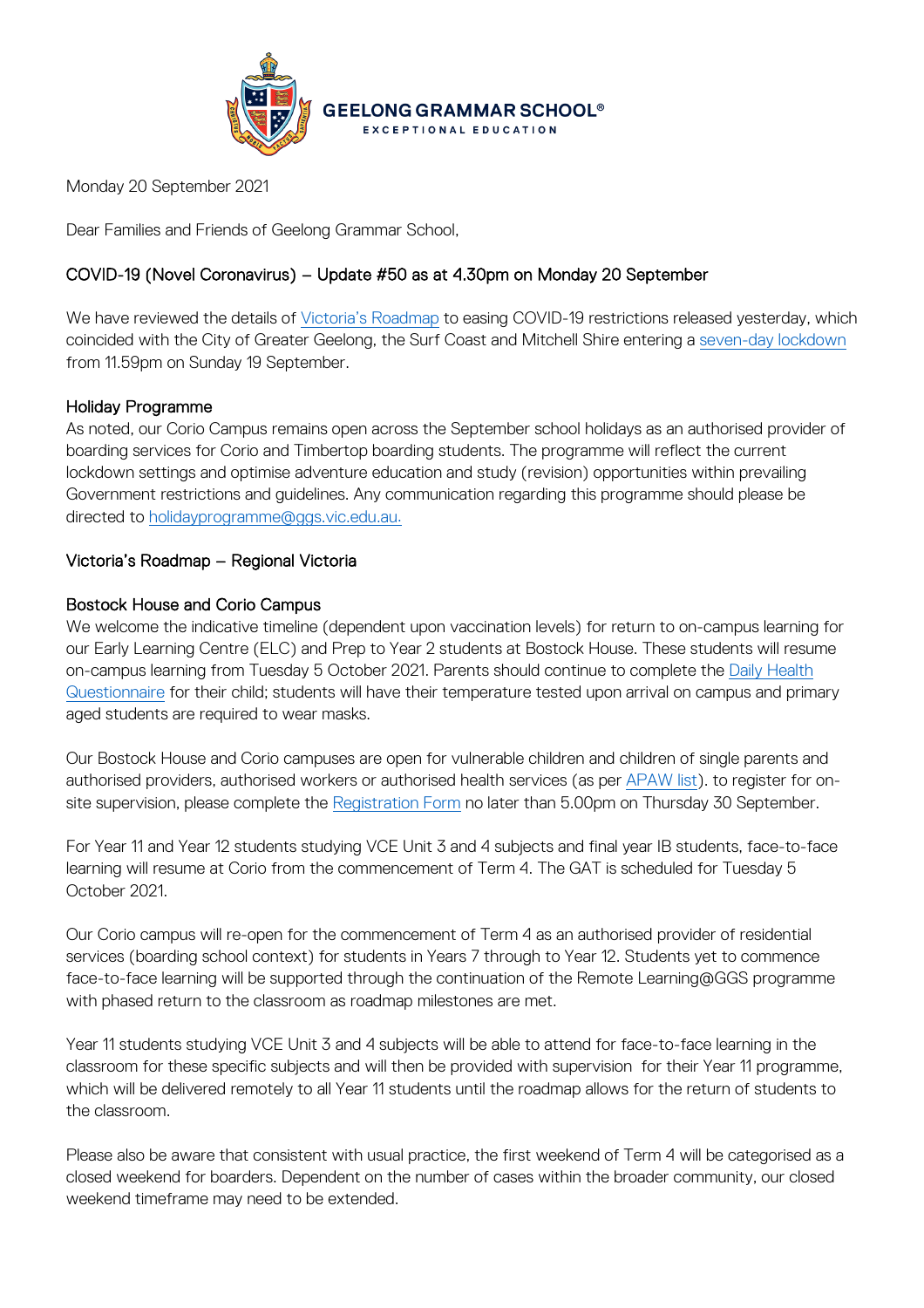We await further advice from Victoria's Chief Health Officer (CHO) on Thursday 30 September about the anticipated staggered return to on-campus learning for remaining year levels at Bostock House and Corio.

# Timbertop

We confirm our Timbertop campus will re-open for the commencement of Term 4 as an authorised provider of residential services (boarding school context) and will comply with remote learning restrictions as directed by Victorian government authorities.

## Victoria's Roadmap – Metropolitan Melbourne (Toorak Campus)

We welcome further the indicative timeline (dependent upon vaccination levels) for the resumption of oncampus learning at our Toorak Campus in Term 4.

- From 18 October, on-campus learning will be open for:
	- o Early Learning Centre (ELC) for vulnerable children and children of single parents and authorised providers, authorised workers or authorised health services (as per [APAW list\)](https://www.coronavirus.vic.gov.au/authorised-provider-and-authorised-worker-list);
	- o Prep (Monday-Wednesday);
	- o Years 1 and 2 (Thursday and Friday); and
	- o Out of School Hours Care (OSHC) operating all days.
- From October 26, on-campus learning will be opened for:
	- o Years 3 and 4 (Tuesday and Wednesday); and
	- o Years 5 and 6 (Thursday and Friday).
- From November 5, on-campus learning will be opened for:
	- o All year levels (all days).

We acknowledge that a more detailed roadmap has been provided for our metropolitan campus; however, we anticipate our regional campuses are likely to move to onsite learning ahead of these timeframes and therefore particular dates are yet to be published. The State government has noted that a "guard-rail" system will be place allowing the public health team to adjust the easing of restrictions if hospital admissions become too high. As soon as dates are published, we shall inform our community.

### **Vaccinations**

For those eligible students yet to be vaccinated, we encourage families wishing to have their child/children vaccinated during the September school holidays to explore opportunities with a local vaccination hub, doctor, pharmacy, or community health service.

We are grateful that we were able to offer on-site Pfizer vaccinations at Corio to prioritised groups in Term 3 through the generous support of the RMIT Medical Hub. Please note that it is a requirement of RMIT Medical Hub that those students who utilised the on-site vaccination hub at Corio must have their second Pfizer vaccination dose administered by RMIT Medical Hub at Corio. We are finalising plans for the second Pfizer vaccination doses to be administered in Term 4.

As previously noted by our Head of Timbertop, Tom Hall, we will be offering three separate vaccination clinics at Timbertop in Term 4 to capture all possible timings and dose logistics. Timbertop families should refer to the recent [Timbertop Update on the Hive](https://hive.ggs.vic.edu.au/news/2470) for more information.

The Premier announced that school and childcare staff will become the next workforce group "prioritised for assessment" following healthcare workers. The Premier did not give a date or confirmation as to whether vaccination may become a requirement for school staff.